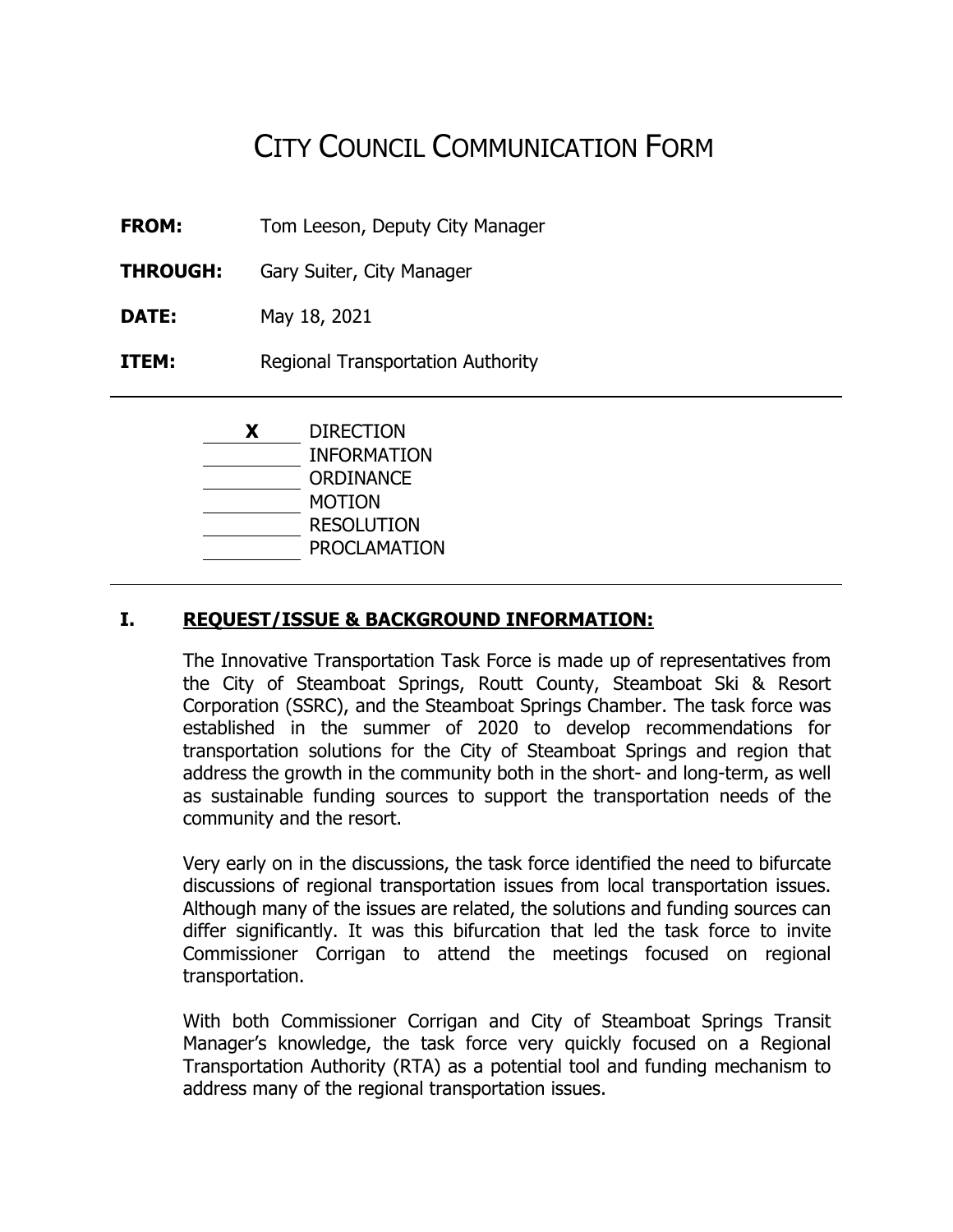The Task Force's efforts are not the first to grapple with transportation and mobility solutions in the Yampa Valley. In fact, an RTA has been discussed for more than 20 years.

#### **History**

Prior to 1997, Federal and State requirements dictated that Steamboat Springs Transit had to create a "Transit Development Plan" every 5 years. This pertained to transit services only. In 1998, the "Transit Development Plan" became the "Northwest Colorado Transportation Plan" and included all aspects of transportation for the purposes of receiving State and Federal grants. Although this plan met the requirements for grants, it became apparent that a more focused discussion about transportation needs in the Yampa Valley was needed.

In 1999, a group began meeting to focus on the transportation needs in the Yampa Valley. Several projects were identified including updates to The Yampa Valley Regional Airport and airline guarantee programs, Steamboat Springs Transit (SST) operation and expansion, services, parking, and regional transportation.

In 2008, a new group, called "Transportation Solutions" was formed with representatives from the City, County, Chamber, SSRC, and other community stakeholder groups. The group discussed an RTA and it was identified as one of the more viable options to address transportation issues. The group created a "wish list" for this RTA. These were:

- 1. Increased funding and frequency for SST
- 2. Land acquisition for a future garage downtown
- 3. Extending the core trail
- 4. Funding for current roads
- 5. Funding for road improvement
- 6. Funding to secure commercial air service

In 2019, the concept of an RTA was raised again as part of the City's discussions on fiscal sustainability. Jonathan Flint, Steamboat Springs Transit Manager, presented to City Council on the formation and operation of an RTA. In addition, creating an RTA has been identified as an action item in the draft climate action plan and in the transportation and mobility study, both currently under development in 2021.

#### **What is a Regional Transportation Authority?**

An RTA is essentially an agreement between at least two governmental entities that forms a third governmental entity ("the authority") that administers a transportation system with clearly identified boundaries. RTA's can generate revenue by imposing an annual motor vehicle registration fee (not more than \$10), levy a sales or use tax (not to exceed 1%), levy a property tax, issue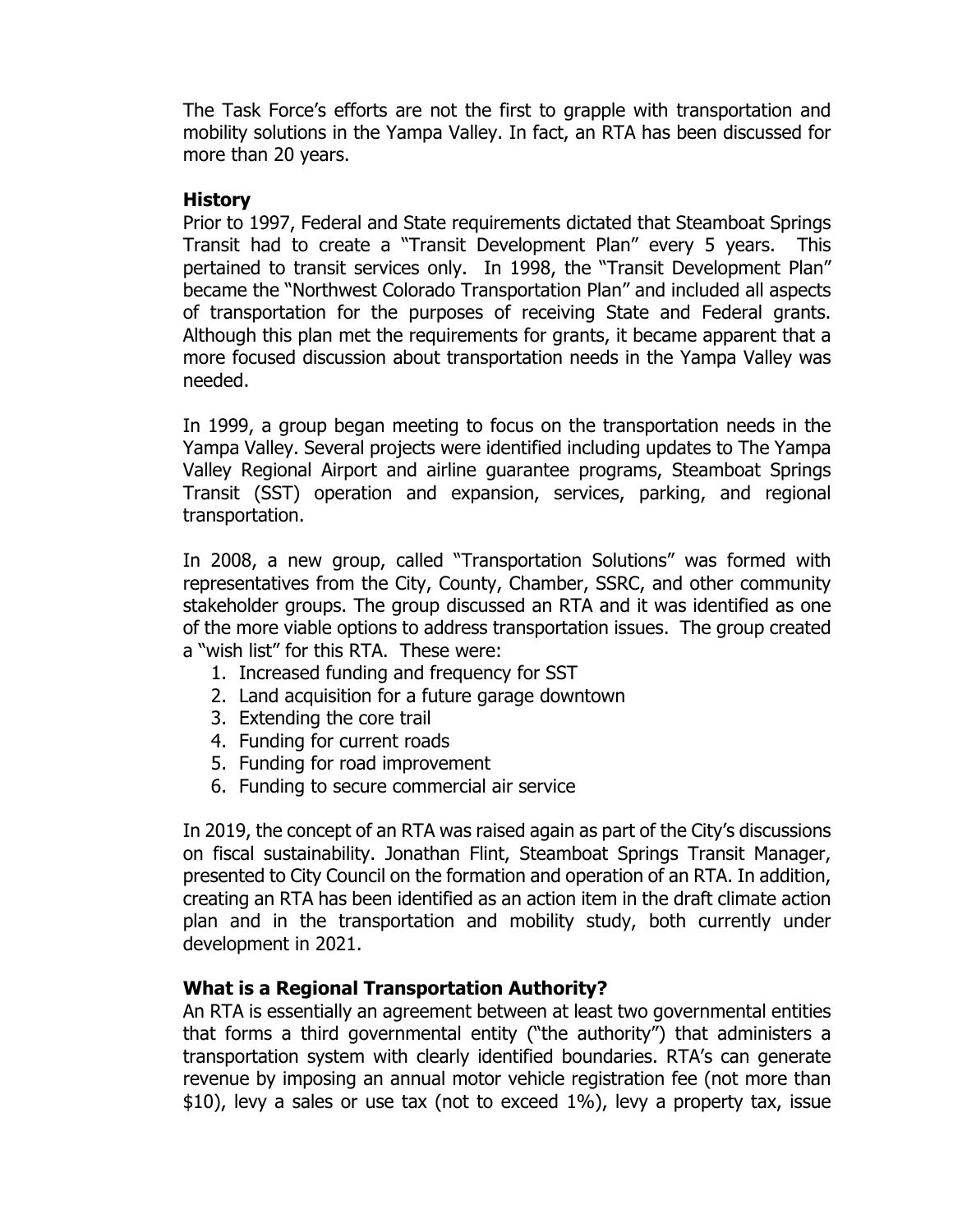and/or reissue bonds, and contract with any other governmental or private source of funding.

RTAs have been used for:

- Facilities
- Sidewalks, Shelters, Pedestrian Crossings, other Infrastructure
- Technology
- Fixed Route bus, Commuter bus, Regional bus
- Paratransit, Senior Van, Vanpool, Rideshare, Transportation Coordination.
- Heavy Rail, Light Rail, Subway, Fixed Guideway, Tramway
- Equipment purchase or lease
- Planning, Development, Surveying and Studies
- Trails
- Roads

There are several successful examples of RTAs in Colorado, including:

- Gunnison Valley Transportation Authority
- Pikes Peak Rural Transportation Authority
- Roaring Fork Transportation Authority
- San Miguel Authority for Regional Transportation
- South Platte Valley Regional Transportation Authority
- Eagle County Regional Transportation Authority

RTAs are governed by a Board of Directors of at least five members, including at least one elected official representing each government entity within the RTA.

#### **Problem Statement:**

In an effort to identify the need for a regional transportation solution, the Task Force developed a problem statement that helps to define the "why":

The lack of a well-funded and coordinated regional transportation system limits opportunities to provide reliable service; to improve mobility choices; and to partner on critical infrastructure and services for all communities within the region. This leads to greater reliance on Single Occupancy Vehicles (SOV), increased costs to commuters, increased traffic and the resulting environmental impacts, and parking problems. In addition to negative impacts to our residents, local businesses and visitors, the lack of a coordinated regional transportation effort hinders economic development.

#### **Benefits of Regional Transportation System:**

The Task Force identified the following benefits of regional transportation system: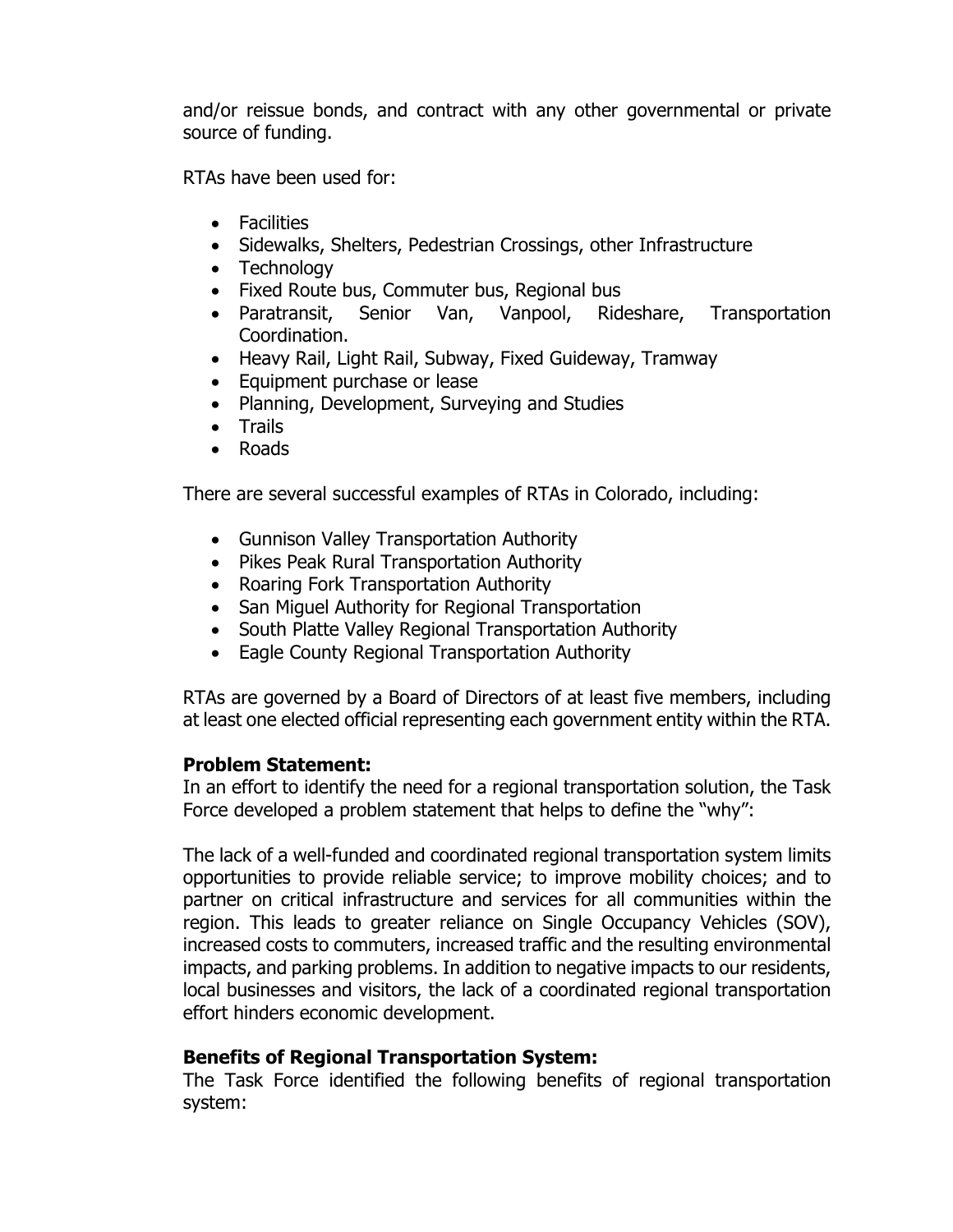- **Efficiency.** Regional transportation will streamline planning, service, and infrastructure to deliver coordinated transportation and mobility services now and into the future while improving interconnectivity regionally and between services.
- **Economy.** Provides residents, businesses, employees and quests more reliable transportation and mobility options that results in a stronger economy.
- **Reduced Traffic.** Provides a convenient and affordable option that reduces traffic, parking, and road infrastructure/maintenance impacts.
- **Improved Environment.** Fewer and cleaner vehicles on the roads will result in improved air quality and reduced Greenhouse Gas (GHG) emissions.
- **Sustainable Funding.** Provides long term sustainable funding and leverage to obtain support from grants and/or bonds.
- **Equitable.** Increases affordable mobility options for everyone in our region while meeting the needs of each community.
- **Safety.** Improves roadway safety for drivers, pedestrians, cyclist, and wildlife.
- **Social.** Improved access to cultural, health care services, educational and recreational opportunities.

#### **Next Steps:**

If the City Council and County Commissioners support the Task Force pursuing the formation of a Regional Transportation Authority, the next step would be to engage a consultant to provide facilitation and technical expertise on the creation of an RTA in the Yampa Valley. The Task Force recommends broadly looking at the options of roadway expansion, bicycle and pedestrian, microtransit, vanpool, shared rides, bus, bus rapid transit, elevated guideway, gondola, and rail. Other potential options would also be examined. The Task Force estimates that such an effort to create an RTA would cost roughly \$130,000 - \$150,000, depending on the ultimate scope.

If supported, the City would apply for a Federal 5304 Transit Grant to support the planning and feasibility study this summer. FTA Section 5304 planning funds can be used for a wide variety of transit related support activities including: preparation of transit plans and programs; planning and evaluating a public transit project; and conducting technical studies related to public transit. FTA Section 5304 funds are available for planning projects in rural areas.

The 5304 grants require a 20% match, so if awarded, a match amount of \$26,000-\$30,000 would be required. SSRC has indicated a willingness to financially contribute to the match amount, provided the City and the County also contribute.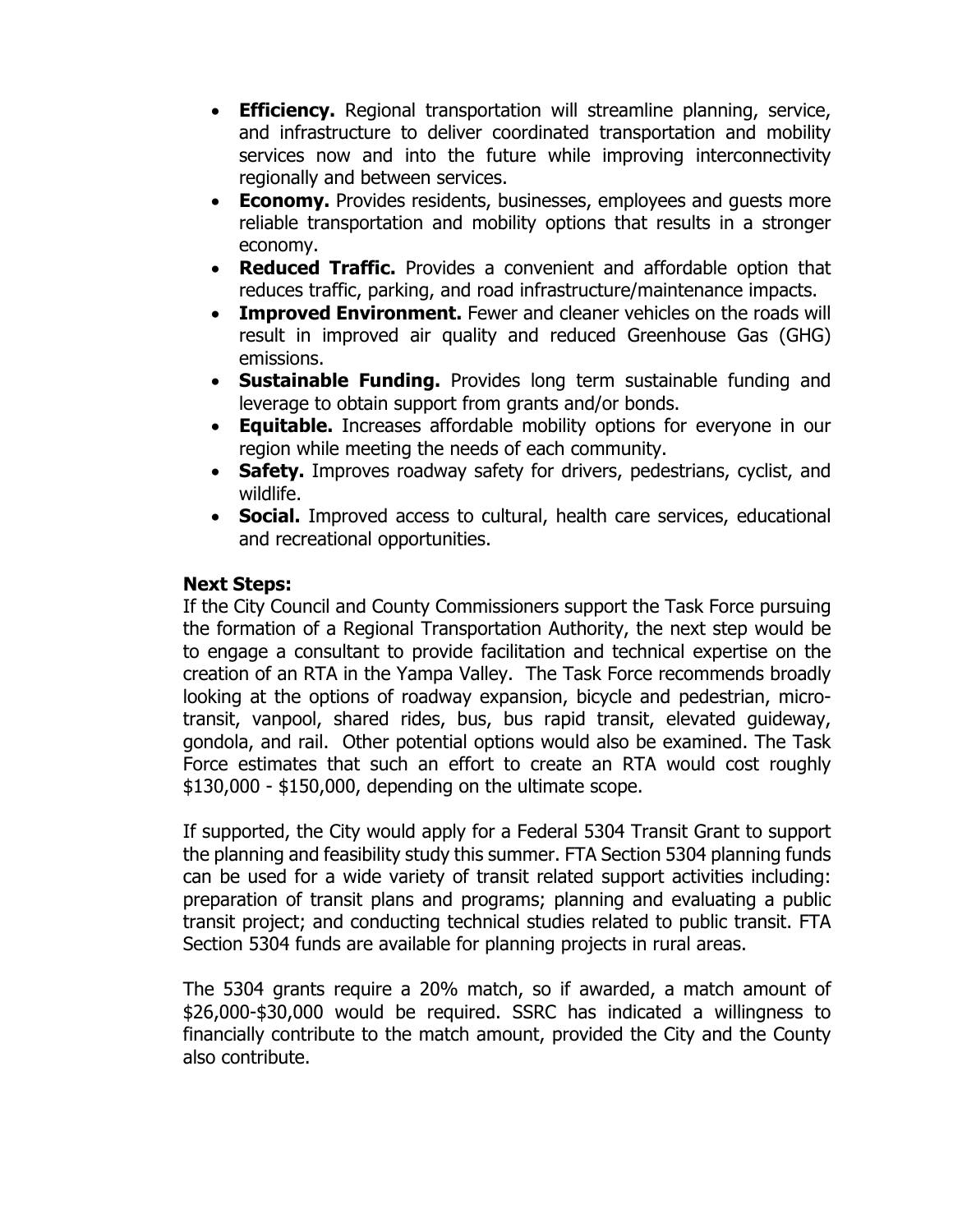Additionally, the Task Force would then reach out to our regional partners to begin discussions and to garner interest in the concept. Our regional partners would include:

- Town of Yampa
- Town of Oak Creek
- Town of Hayden
- City of Craig
- Moffat County
- Clark/Hans Peak/North Routt
- Stagecoach

## **II. SUMMARY AND ALTERNATIVES:**

If supported by City Council and the County Commissioners, the City would apply for a Federal 5304 Transit Grant to support the planning and feasibility study this summer. As alternative, the Innovative Transportation Task Force could re-evaulate other regional transportation funding options.

## **III. STAFF RECOMMENDATION:**

Staff recommends City Council and the County Commissioners partner with SSRC to fund the required match for the Federal 5304 Transit Grant.

## **IV. FISCAL IMPACT:**

The 5304 grants require a 20% match, so if awarded, a match amount of \$26,000-\$30,000 would be required. SSRC has indicated a willingness to financially contribute to the match amount, provided the City and the County also contribute

## **V. LEGAL ISSUES:**

None identified.

## **VI. CONFLICTS OR ENVIRONMENTAL ISSUES:**

None identified.

## **VII. CONSISTENCY WITH COUNCIL GOALS AND POLICIES:**

This is consistent with City Council's sustainable funding goals.